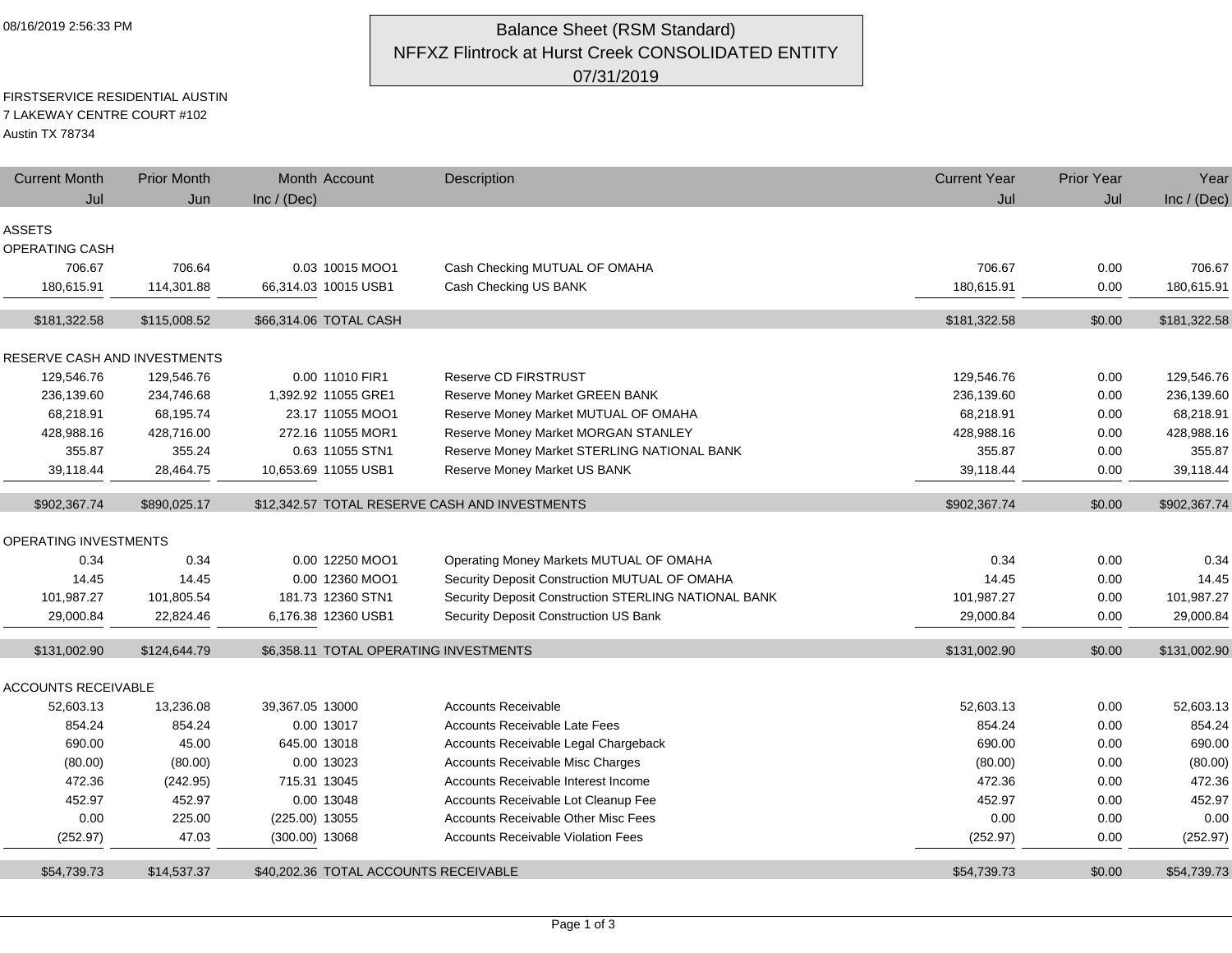## 08/16/2019 2:56:33 PM **Balance Sheet (RSM Standard)** NFFXZ Flintrock at Hurst Creek CONSOLIDATED ENTITY 07/31/2019

#### FIRSTSERVICE RESIDENTIAL AUSTIN 7 LAKEWAY CENTRE COURT #102 Austin TX 78734

| <b>Current Month</b><br>Jul | <b>Prior Month</b><br>Jun | Month Account<br>Inc / $(Dec)$           | Description                             | <b>Current Year</b><br>Jul | Prior Year<br>Jul | Year<br>Inc / (Dec) |
|-----------------------------|---------------------------|------------------------------------------|-----------------------------------------|----------------------------|-------------------|---------------------|
|                             |                           |                                          |                                         |                            |                   |                     |
| <b>FIXED ASSETS</b>         |                           |                                          |                                         |                            |                   |                     |
| 26,150.00                   | 26,150.00                 | 0.00 16025                               | <b>Building &amp; Gate Improvements</b> | 26,150.00                  | 0.00              | 26,150.00           |
| 3,381.00                    | 3,381.00                  | 0.00 16130                               | Plant, Property, & Equipment            | 3,381.00                   | 0.00              | 3,381.00            |
| 23,623.19                   | 24,147.23                 | (524.04) 16205                           | Inventory - Transponders                | 23,623.19                  | 0.00              | 23,623.19           |
| (26,074.00)                 | (26,074.00)               | 0.00 16705                               | <b>Accumulated Depreciation</b>         | (26,074.00)                | 0.00              | (26,074.00)         |
| \$27,080.19                 | \$27,604.23               | (\$524.04) TOTAL FIXED ASSETS            |                                         | \$27,080.19                | \$0.00            | \$27,080.19         |
|                             |                           |                                          |                                         |                            |                   |                     |
| \$1,296,513.14              | \$1,171,820.08            | \$124,693.06 TOTAL ASSETS                |                                         | \$1,296,513.14             | \$0.00            | \$1,296,513.14      |
| <b>LIABILITIES</b>          |                           |                                          |                                         |                            |                   |                     |
| <b>ACCOUNTS PAYABLE</b>     |                           |                                          |                                         |                            |                   |                     |
| 1,000.00                    | 0.00                      | 1,000.00 20000                           | <b>Accounts Payable</b>                 | 1,000.00                   | 0.00              | 1,000.00            |
| 69,000.00                   | 69,000.00                 | 0.00 20160                               | <b>Construction Deposits</b>            | 69,000.00                  | 0.00              | 69,000.00           |
| 3,250.00                    | 1,500.00                  | 1,750.00 20161                           | <b>Deposits Fence</b>                   | 3,250.00                   | 0.00              | 3,250.00            |
| 11,000.00                   | 11,000.00                 | 0.00 20162                               | Deposits Landscape                      | 11,000.00                  | 0.00              | 11,000.00           |
| 12,500.00                   | 11,500.00                 | 1,000.00 20163                           | Deposits Pool                           | 12,500.00                  | 0.00              | 12,500.00           |
| 21,000.00                   | 18,000.00                 | 3,000.00 20164                           | Deposits Propane                        | 21,000.00                  | 0.00              | 21,000.00           |
| 13,750.00                   | 11,750.00                 | 2,000.00 20165                           | Deposits Other                          | 13,750.00                  | 0.00              | 13,750.00           |
|                             |                           |                                          |                                         |                            |                   |                     |
| \$131,500.00                | \$122,750.00              | \$8,750.00 TOTAL ACCOUNTS PAYABLE        |                                         | \$131,500.00               | \$0.00            | \$131,500.00        |
| PREPAID ASSESSMENTS         |                           |                                          |                                         |                            |                   |                     |
| 7,095.24                    | 136,850.96                | (129,755.72) 23000                       | <b>Prepaid Assessments</b>              | 7,095.24                   | 0.00              | 7,095.24            |
| (10.00)                     | 12.28                     | $(22.28)$ 23065                          | Prepaid Misc Income                     | (10.00)                    | 0.00              | (10.00)             |
|                             |                           |                                          |                                         |                            |                   |                     |
| \$7,085.24                  | \$136,863.24              | (\$129,778.00) TOTAL PREPAID ASSESSMENTS |                                         | \$7,085.24                 | \$0.00            | \$7,085.24          |
| \$138,585.24                | \$259,613.24              | (\$121,028.00) TOTAL LIABILITIES         |                                         | \$138,585.24               | \$0.00            | \$138,585.24        |
| <b>OWNERS EQUITY</b>        |                           |                                          |                                         |                            |                   |                     |
|                             |                           |                                          |                                         |                            |                   |                     |
| OPERATING FUND BALANCE      |                           |                                          |                                         |                            |                   |                     |
| 40,088.51                   | 40,088.51                 | 0.00 30060                               | <b>Capital Contribution</b>             | 40,088.51                  | 0.00              | 40,088.51           |
|                             |                           |                                          |                                         |                            |                   |                     |